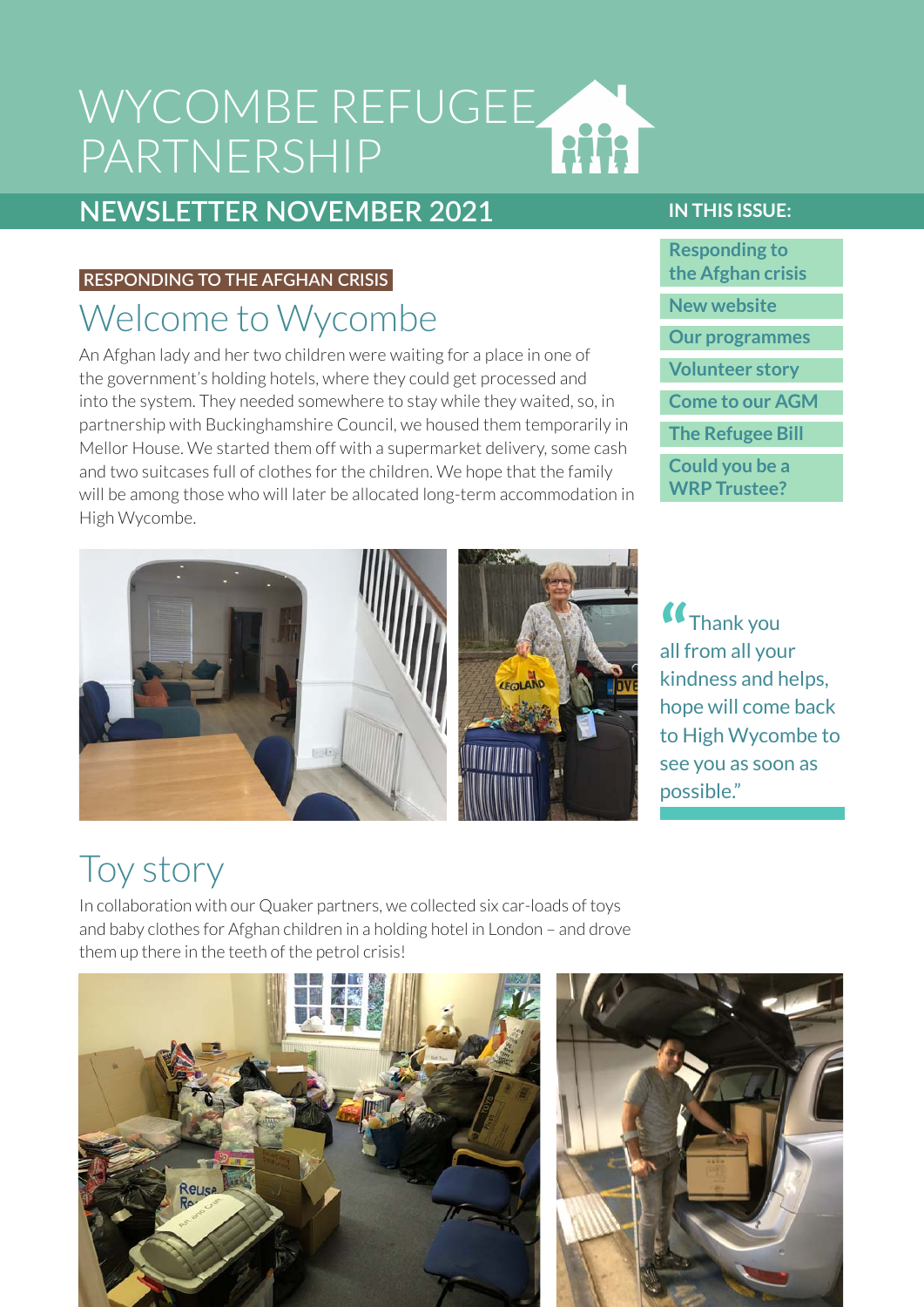

<span id="page-1-0"></span>**The new WRP website goes live on 3rd November! Take a look: [www.wycombe-refugees.org]( www.wycombe-refugees.org)**

#### <span id="page-1-1"></span>**OUR PROGRAMMES**

## A sporting chance

We are piloting an Activities progamme to enable young people to have access to sports and leisure activities – particularly important after the long period of isolation. This involves our paying for fees and kit and supplying transport and is limited to one ongoing activity per child.

## Food help

We continue fund-raising to enable us to distribute supermarket vouchers to our neediest families every month and are now joining Buckinghamshire Council's Food Access Group.



#### <span id="page-1-2"></span>**VOLUNTEER EXPERIENCE**



## Being part of the welcome

Simple acts of care and support can make a world of difference, finds WRP volunteer Sandy Mitcheson

What is it to be welcome? It is finding that you are wanted and valued in a new place, knowing you aren't alone: that there is someone to turn to who will not judge you if you don't understand or need help. It can help ease the pain of having to leave what is known, and lift the anxiety of starting again in an unfamiliar place with unfamiliar faces. It comprises simple acts of care and support and builds bridges into the community.

I have had the privilege of volunteering with WRP for over four years as part of that welcome in action that WRP gives to refugee families in our community.

My role is quite eclectic and varied! I joined WRP as a befriender to a lovely Syrian lady who came to the UK with very little English. It has been a joy to get to know her and her family and see her now with the confidence to come alongside and encourage other women who are new to the UK. I also help Mike Hill with Mellor House, ensuring beds are made up with fresh bed linen for new arrivals and dealing with laundry between occupants. I might sometimes assist Trina Richards picking up and delivering donations to families, drive someone to a hospital appointment, accompany a child and parent to a new school or even take some young people to a local opera!

Through volunteering with WRP I have met the most wonderful and inspirational people—those who have come to Wycombe as refugees and asylum seekers as well as fellow volunteers, and I have learned so much from them.

**"** Thank you so much, I honestly can't thank you enough for all the help you have done for my mum and towards helping me progress in my studies."